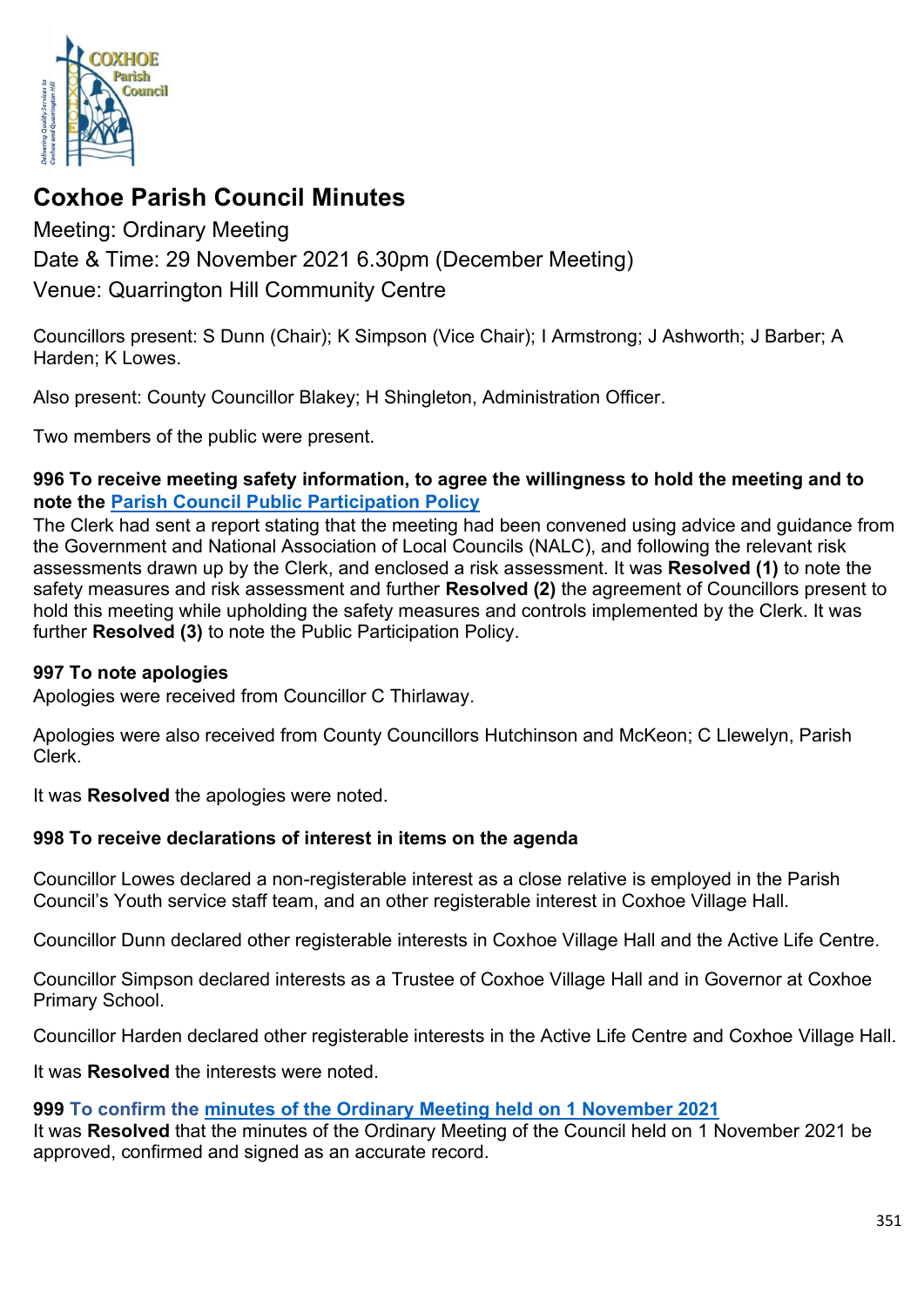### **1000 Public participation**

No matters were raised.

### **1001 To receive the County Councillors' Update**

County Councillor Blakey gave an update which included:

- Walkabouts held
- Callouts for fallen trees

It was **Resolved** the County Councillors' update was noted.

# **1002 To receive Councillors' reports of attendance at meetings and events on behalf of the Parish Council**

No reports.

**1003 To note that the Parish Council no longer has the General Power of Competence**  It was **Resolved** to defer this to the next meeting and ask the Clerk for advice.

#### **1004 To receive Committee minutes**

To receive the draft minutes of the Events, Environment and Finance Committee meeting held on 15 November 2021

It was **Resolved** that the draft minutes of the Events, Environment and Finance Committee meeting held on 15 November 2021 were received.

#### **1005 To agree co-option to Councillor Vacancies**

The Clerk had sent a report.

a) to consider candidate statements and agree co-option to the vacancy in Quarrington Hill Ward There were two candidates for the vacancy. It was **Resolved** that Julie Slater be co-opted to the vacancy in Quarrington Hill Ward.

b) to consider candidate statements and agree co-option to the vacancy in Coxhoe Ward There was one candidate for the vacancy. It was **Resolved (1)** that Wendy Lavelle be co-opted to the vacancy in Quarrington Hill Ward.

It was **Resolved (2)** to note the report on co-option.

#### **1006 To agree Committee membership and appoint a Lead Councillor for Allotments**

It was **Resolved (1)** that Councillor Harden will join the Human Resources and the Grievance, Disciplinary and Complaints Committees.

It was **Resolved (2)** to defer a decision on the lead Councillor for Allotments to the next meeting.

#### **1007 To consider financial matters**

a) Finance Report, Bank Reconciliation and Payment Schedule

The Clerk had circulated a report with the agenda. The bank balances at 22 November 2021 were £72,123.16 in Unity Trust Bank, £75,524.33 in Nationwide and the reconciliation showed £0.00 on the credit card.

December Payments

| <b>No</b> | Payee | Description     | Amount    |
|-----------|-------|-----------------|-----------|
| ⊥.        | Staff | <b>Salaries</b> | £4,122.01 |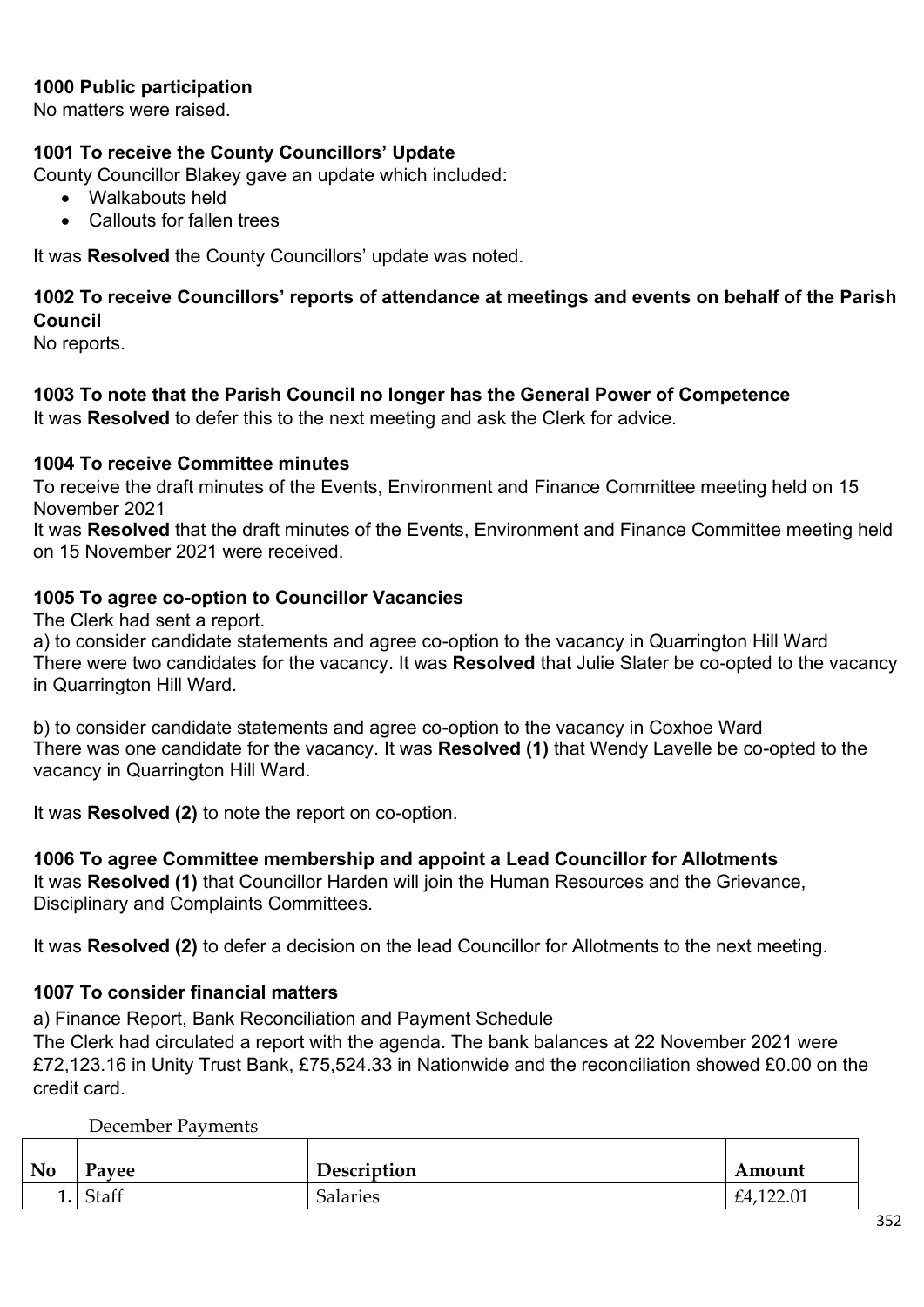| 2. | <b>NEST</b>                        | <b>Employer &amp; Employees' Pension Contributions</b> | £105.79         |
|----|------------------------------------|--------------------------------------------------------|-----------------|
| 3. | <b>HMRC</b>                        | <b>Employer Liabilities</b>                            | £947.68         |
| 4. | SE Landscaping                     | <b>Grounds Maintenance Contract</b>                    | £884.90         |
| 5. | <b>BT</b>                          | Landline & internet                                    | £52.92          |
| 6. | <b>ITC</b>                         | Sophos Internet Security & One drive storage           | £10.80          |
| 7. | Vodafone                           | 3 x Mobile Phones                                      | £51.69          |
| 8. | <b>Scottish Power</b>              | Memorial Garden Lighting                               | £12.00          |
| 9. | <b>Coxhoe Timber Services</b>      | Supplies for Coxhoe Pavilion decorating                | £372.08         |
|    |                                    | (updated invoice from Schedules July 12 &              |                 |
|    |                                    | October 10, 11, 12)                                    |                 |
|    | 10 Durham County Council           | <b>HR Advice</b>                                       | £42.00          |
|    | 11 Coxhoe Timber Services          | Supplies to erect Christmas Tree (2020)                | £15.00          |
|    | 12 Total Business Group            | Photocopier Usage                                      | £15.81          |
|    | 13 SE Landscaping                  | Sports field cuts                                      | £192.00         |
|    | 14 Royal British Legion            | <b>Wreaths and Crosses Quarrington Hill</b>            | £116.50         |
|    |                                    | <b>Section 137 Payment</b>                             |                 |
|    | 15 $T & A$ Dixon                   | Payroll Services April to October 2021                 | £132.00         |
|    | 16 Thinford Nurseries              | Hanging Basket Watering September                      | £1,350.00       |
|    | 17 County Durham                   | <b>Training Courses Officers and Councillors</b>       | £60.00          |
|    | Association of Local               |                                                        |                 |
|    | <b>Councils County</b>             |                                                        |                 |
|    | <b>Training Partnership</b>        |                                                        |                 |
|    | <b>18</b> Reaction Fireworks       | Fireworks Display (fireworks only)                     | £5,400.00       |
|    | <b>19</b> Total Business           | Photocopier Usage                                      | £44.79          |
|    | 20 Coxhoe Village Hall             | Youth Club Room Hire Halloween Party                   | £50.00          |
|    | 21 Total Business                  |                                                        |                 |
|    |                                    | <b>Staples for Photocopier</b>                         | £70.14          |
|    | 22 Premier Traffic                 | <b>Signs for Christmas Event</b>                       | £435.60         |
|    | Management                         |                                                        |                 |
|    | 23 Active Life Centre              | Youth Club Hire Charges                                | £2,000.00       |
|    | 24 Quarrington Hill                | Youth Club Hire Charges                                | £750.00         |
|    | <b>Community Centre</b>            |                                                        |                 |
|    | 25 Amazon Mellbree                 | <b>Landline Extension Cable</b>                        | £10.49          |
|    | 26 Amazon Yo-To-Eu                 | Laptop Bag                                             | £28.48          |
| 27 | <b>Amazon PRODHKS</b>              | Heavy Duty LED Torches x2                              | £21.98          |
|    | 28 Amazon                          | Keyboard & Mouse                                       | £13.81          |
|    | 29 Amazon                          | Laptop Riser & Mouse                                   | £25.69          |
|    | 30 Timpsons                        | Key Copies Allotment Track Gate                        | £90.00          |
|    | 31 Post Office                     | Postage                                                | £3.23           |
|    | 32 Amazon Magic Global             | <b>Batteries Megaphone</b>                             | £13.39          |
|    | Gadgets                            |                                                        |                 |
|    | 33 Durham County Council           | Temporary Event Notice Payment (Christmas              | £21.00          |
|    |                                    | Event)                                                 |                 |
|    | 34 Amazon Eroofing<br>35 Microsoft | Hazard Tape for Events<br>365 Subscription             | £17.96<br>£5.99 |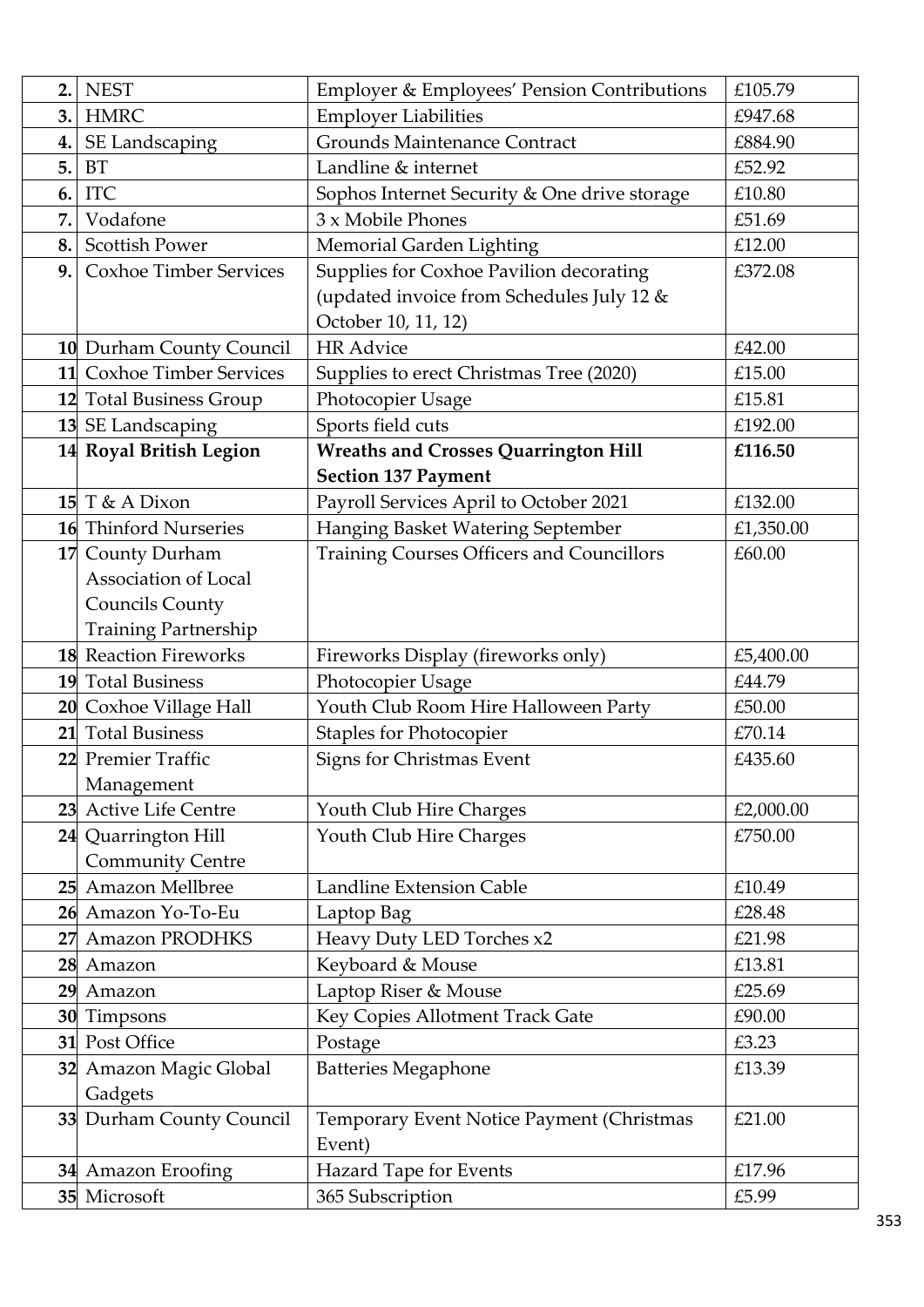| 56<br>$ -$<br>$\overline{\phantom{a}}$<br>__ | ---<br>нос<br>, ו<br>$\sim$<br>.<br>- - - | $\angle 3.00$ |
|----------------------------------------------|-------------------------------------------|---------------|
| the company's company's company's<br>__      |                                           |               |

Payments are gross (after VAT) unless indicated otherwise.

Section 137 payments are marked as such.

It was **Resolved (1)** to note the report.

It was **Resolved (2)** the bank balances were noted.

It was **Resolved (3)** to approve the payments.

It was further **Resolved (4)** to approve payments for a salt bin of £75.47 and £167.83 for rock salt for Coxhoe Village Hall car park and Memorial Garden.

b) Employer costs for November 2021

It was **Resolved** to note the employer costs for November 2021.

c) Budget 2021 to 2022

Councillor Dunn invited all Councillors to attend the Events, Environment and Finance Meeting in December when the proposed budget for the next financial year would be discussed before it comes to full Council for approval in January, and to contact the Clerk with any queries about the budget. It was **Resolved** to note the budget.

# **1008 Clerk's Report**

a) To consider Matters raised by residents

County Councillor Blakey agreed to look into a request for a salt bin at Majolica Mews in Coxhoe. It was **Resolved** to note the matters raised by residents.

b) Coxhoe and Area Community Pantry

It was **Resolved** to approve Officers giving more hours to the Community Pantry in December.

c) To note activity undertaken and the Clerk's priorities

It was **Resolved (1)** to note the activity undertaken and the Clerk's priorities.

It was **Resolved (2)** to note the Clerk's Report.

# **1009 To agree Parish Council policies**

To agree the Delegation Scheme It was **Resolved** to approve the Delegation Scheme.

# **1010 To note Parish Council Youth Provision Report**

It was **Resolved** to note the Youth Report.

# **1011 Planning, Correspondence and Consultations Report**

a) To consider planning applications 1. [DM/21/03489/FPA](https://publicaccess.durham.gov.uk/online-applications/applicationDetails.do?activeTab=documents&keyVal=R0LGQIGDIP900) Scissorhands, Church Street, Coxhoe, DH6 4DD It was **Resolved** to note the planning application [DM/21/03489/FPA.](https://publicaccess.durham.gov.uk/online-applications/applicationDetails.do?activeTab=documents&keyVal=R0LGQIGDIP900)

2. [DM/21/03695/FPA](https://publicaccess.durham.gov.uk/online-applications/applicationDetails.do?activeTab=documents&keyVal=R1JF0HGDJ0H00) 98 Browning Hill, Coxhoe, DH6 4SA

It was **Resolved** to note the planning application [DM/21/03695/FPA.](https://publicaccess.durham.gov.uk/online-applications/applicationDetails.do?activeTab=documents&keyVal=R1JF0HGDJ0H00)

3. [DM/21/03716/FPA](https://publicaccess.durham.gov.uk/online-applications/applicationDetails.do?activeTab=documents&keyVal=R1MI33GDJ1U00) 52 Ashbourne Drive, Coxhoe, DH6 4SW It was **Resolved** to note the planning application [DM/21/03716/FPA.](https://publicaccess.durham.gov.uk/online-applications/applicationDetails.do?activeTab=documents&keyVal=R1MI33GDJ1U00)

4. To consider any planning applications received after the agenda was issued to be dealt with by the Clerk using delegated authority None.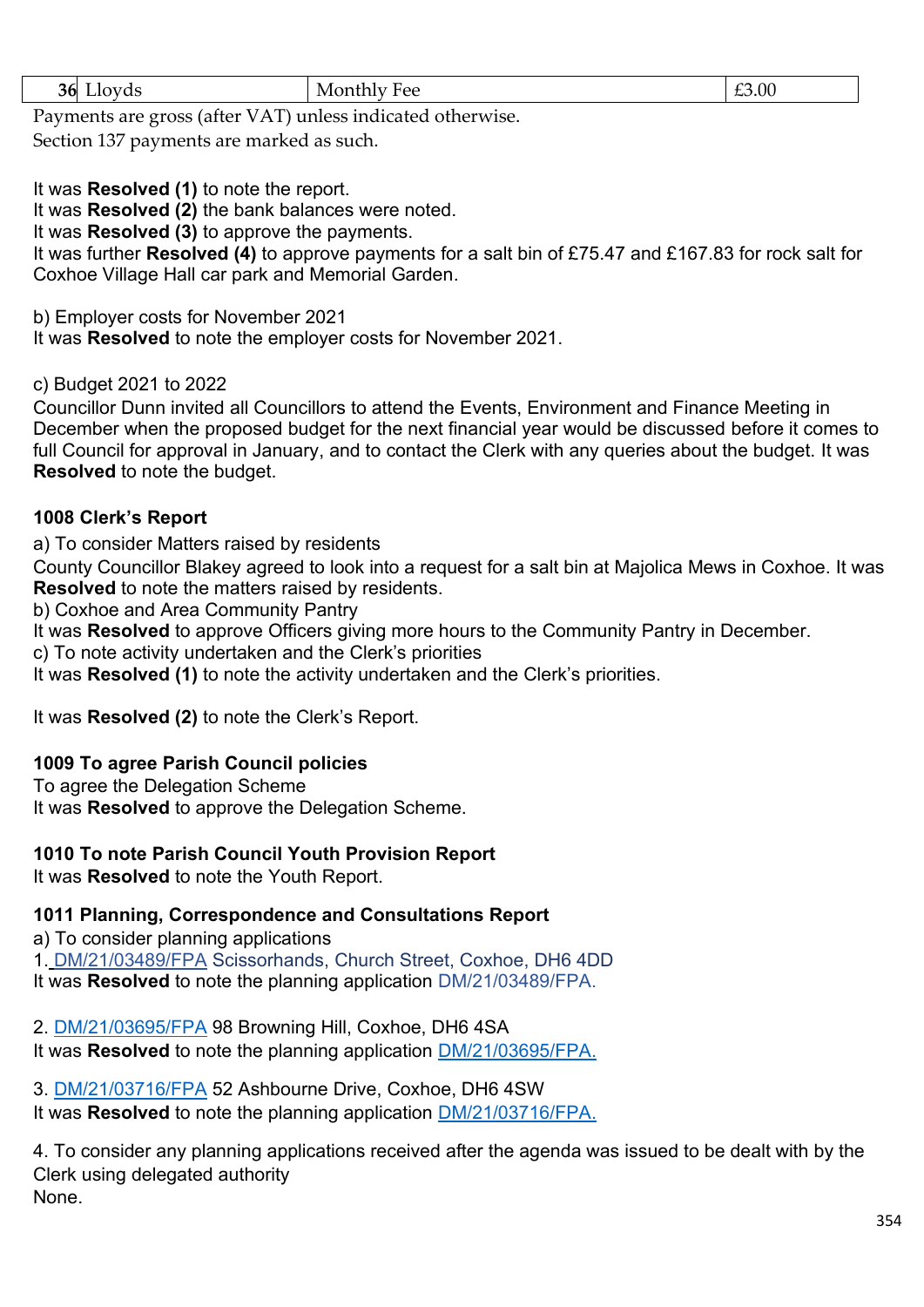b) To note approved, withdrawn and refused decisions None.

c) To consider correspondence and a response to consultations

1. Tarmac Thrislington Quarry Invitation to Public Exhibition

2. County Durham Association of Local Councils Invitation to Meet with Police & Crime Commissioner

3. National Association of Local Councils Chief Executive's Bulletin including vote for Smaller Councils **Committee** 

4. Durham County Council Tenancy Strategy Consultation

5. Durham County Council Welcome Back Fund Survey

It was **Resolved (1)** the Clerk to respond to the Welcome Back Survey. It was **Resolved (2)** to note the correspondence and consultations.

d) To note bulletins

It was **Resolved (1)** to note the bulletins.

It was **Resolved (2)** to note the Planning and Correspondence Report.

# **1012 To consider Land, Buildings and Open Spaces**

The Clerk had sent a report.

a) to consider and agree resolutions in relation to Quarrington Hill Churchyard Discussion took place and due to the need to receive legal advice, it was **Resolved** under Standing Order 10a (iii) to defer considering and agreeing resolutions in relation to Quarrington Hill Churchyard to a later point in the meeting.

b) to agree the Parish Council's Tender for Grounds Maintenance due for renewal in April 2022 Councillors wanted to ensure that maintenance of the path and grass edging on Coxhoe village green with pit wheel were included in the tender.

It was **Resolved (1)** to approve the tender schedule for the Clerk to release to potential contractors. It was further **Resolved (2)** that tenders can be received by email as well as post.

c) to note information about CCTV at Shaun Henderson Community Sports Ground The Clerk had sent an update about the Data Controller, and said that further information will be provided to Council. It was **Resolved** to note the update.

d) to agree action in relation to damage at the Shaun Henderson Community Sports Ground Regrettably there has been some damage to the cricket carpet. It was **Resolved** to approve the Clerk to contact the insurer in relation to this damage.

e) to note an update about the transfer of land adjacent to Quarrington Hill Community Centre The transfer is continuing and the Parish Council's Solicitor will complete the registration once the lease is received from Durham County Council. Discussion took place over rights of way and fencing.

It was **Resolved** to note the update.

f) to consider expenditure on the Parish Room, Coxhoe Village Hall Councillor Dunn and other trustees declared an interest and did not take part in this discussion or vote. Discussion took place on making improvements to the Parish Room.

It was **Resolved** the Parish Council will contribute £1,000 to the expenditure on the Parish Room in Coxhoe Village Hall.